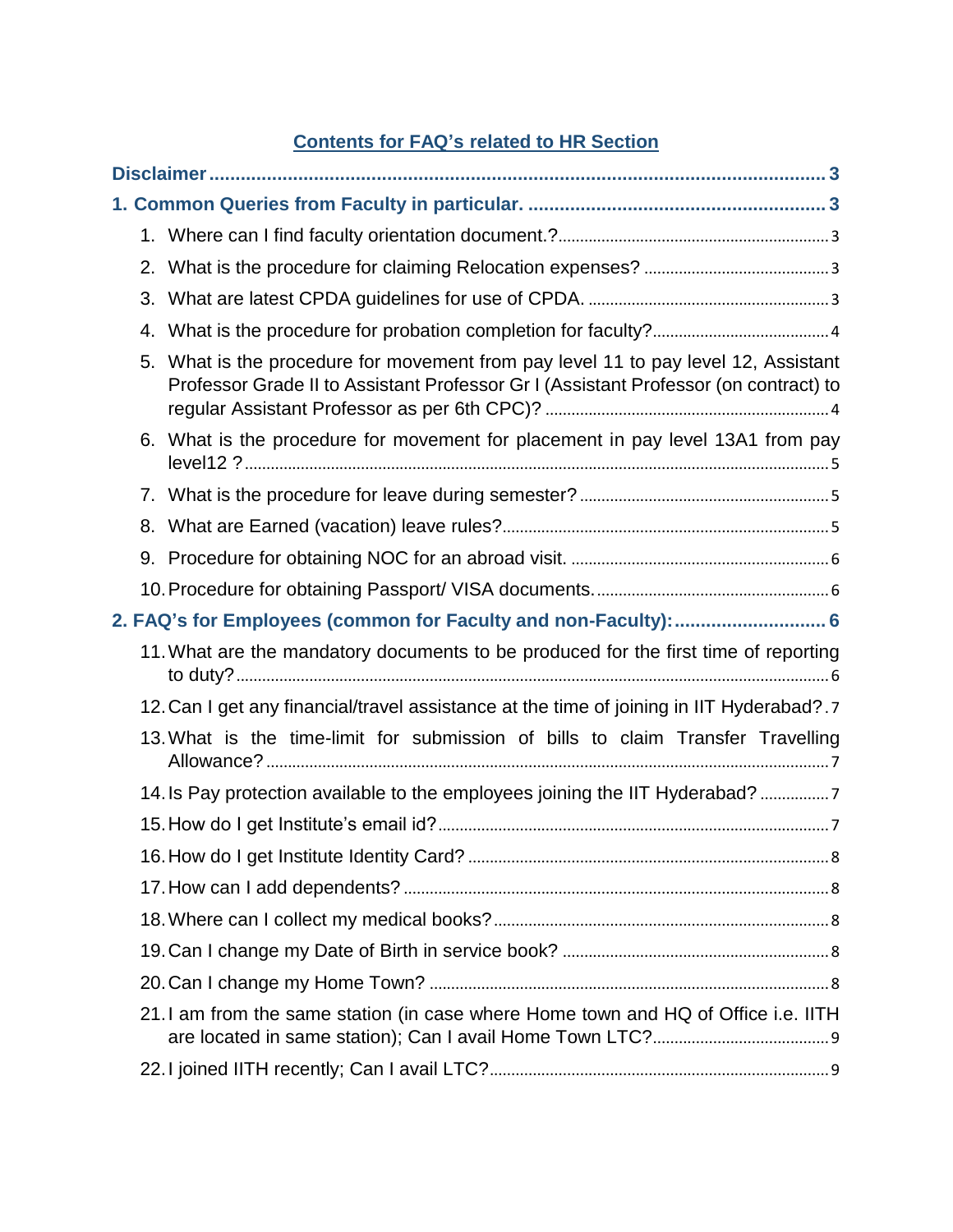| 23. I joined IITH after 4 years of service in another Government organization. What is                                                                              |
|---------------------------------------------------------------------------------------------------------------------------------------------------------------------|
|                                                                                                                                                                     |
|                                                                                                                                                                     |
|                                                                                                                                                                     |
| 27. I want my educational qualifications to be updated in my service book as I recently<br>completed my UG/Masters/PhD after joining IITH, what is the procedure?10 |
| 28. What is the procedure to get No Objection Certificate for applying employment                                                                                   |
|                                                                                                                                                                     |
|                                                                                                                                                                     |
|                                                                                                                                                                     |
| 32. What are the kinds of leave available for Faculty & Non Faculty? 11                                                                                             |
| 33. Can I avail Casual leave in combination with any other kind of leave or vice-versa?                                                                             |
| 34. How to get an address proof certificate from the Institute to open bank account/to                                                                              |
| 35. To whom should I contact in case of matters related to HR section?  12                                                                                          |
|                                                                                                                                                                     |
|                                                                                                                                                                     |
| 37. Is Career Progression scheme available in IIT Hyderabad (for Non-Faculty)?13                                                                                    |
| 38. Will the employees be allowed to attend the training programs? (for                                                                                             |
| 39. What is the superannuation age of an employee at IIT Hyderabad (for Non-                                                                                        |
|                                                                                                                                                                     |
|                                                                                                                                                                     |
|                                                                                                                                                                     |
| 42. Whether reservations applicable in recruitments of IIT Hyderabad? 14                                                                                            |
| 43. Whether PwD candidate can apply for a post in IIT Hyderabad? 14                                                                                                 |
| 44. What are the selection methods being followed by IIT Hyderabad?  14                                                                                             |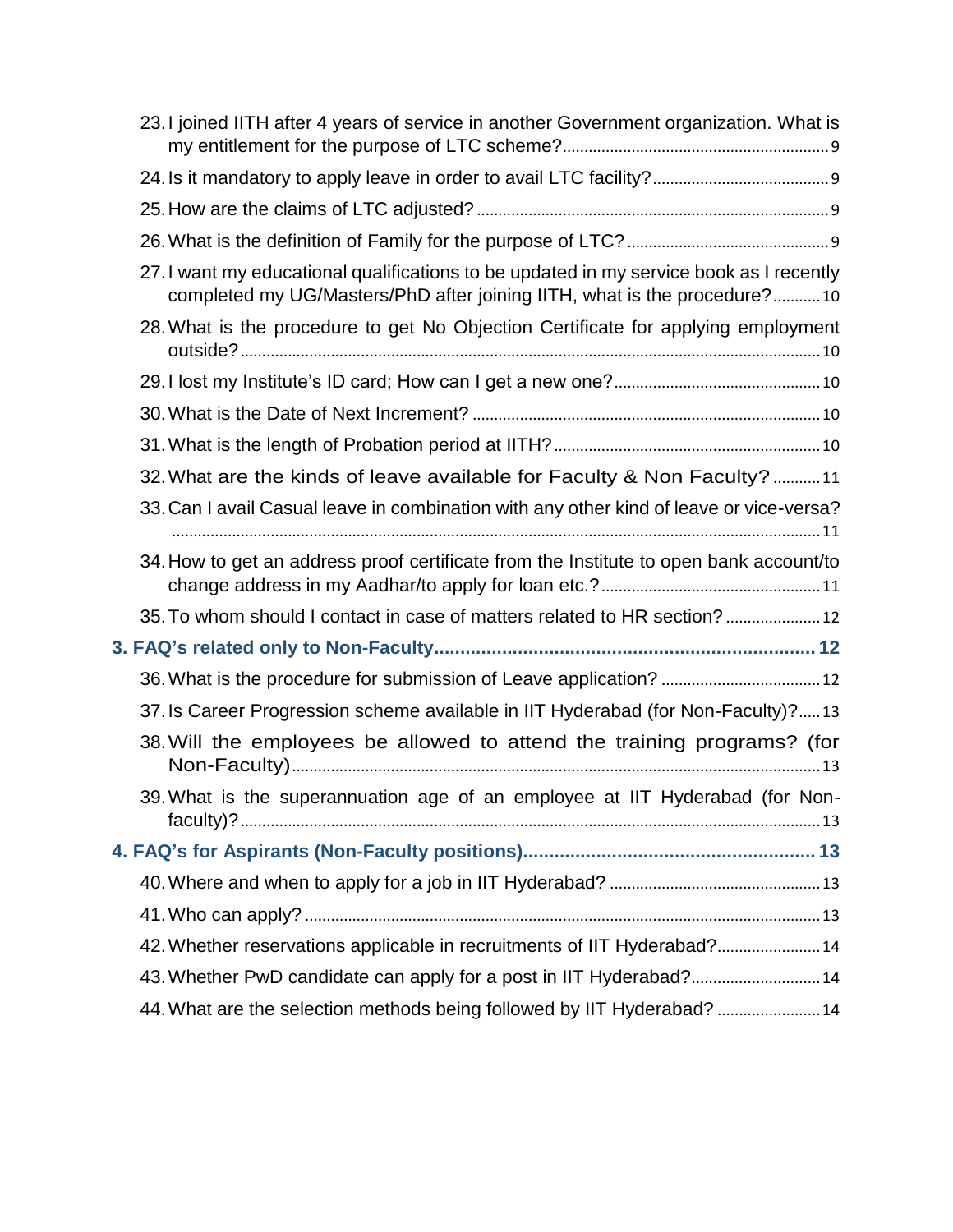#### **Disclaimer**

<span id="page-2-0"></span>**Frequently Asked Questions Disclaimer: These FAQs are merely suggestive in nature. They are an attempt to facilitate information to Faculty/Staff. These are subject to change, from time to time, based on the administrative exigencies/institute requirements.**

**1.Common Queries from Faculty in particular.**

#### <span id="page-2-2"></span><span id="page-2-1"></span>1. Where can I find faculty orientation document.?

Ans. Faculty ordination document, Important circulars, Important information related to rate contracts, IPR and all forms in use are available on intranet at the following link. <https://intranet.iith.ac.in/wiki/ForFaculty>

### <span id="page-2-3"></span>2. What is the procedure for claiming Relocation expenses?

Ans: Relocation expenses covers airfare (By Air India) and transportation cost of personal belongings from the place of work to Hyderabad. You will have to submit your claim within 60 days from the date of journey performed. Note, however, that a claim can be submitted only once –So be sure to complete all the components (books being parceled by sea, for example) of your move before claiming reimbursement. The maximum amount reimbursable is Rs. 1 lakh. For claiming this kindly submit all tickets & TA claim form to HR (Faculty) office along with your office order.

#### <span id="page-2-4"></span>3. What are latest CPDA guidelines for use of CPDA.

**Ans**: Following is an update on the use of CPDA (approved by FC/BoG), and this comes into effect from 20-05-2021:

As per MoE: A sum of Rs 300000.00 (Rupees Three Lakhs only) will be earmarked as CPDA to each faculty member for a block period of three years. The CPDA is primarily provided to meet the expenses for participating in both National and International conferences, for paying the membership fee of various professional bodies and for contingent expenses.

From the aforementioned 3 lakhs, a maximum of Rs 100000.00 (Rupees One lakh only) may be utilized from the earmarked CPDA towards contingent expenses relating to nontravel expenditure. **Procurement of Laptop/Desktop/Tablet/printer/software /research consumables/ computer peripherals / phones/ hard disks and such items are NOT allowed under CPDA.**

**Non travel expenditure includes:**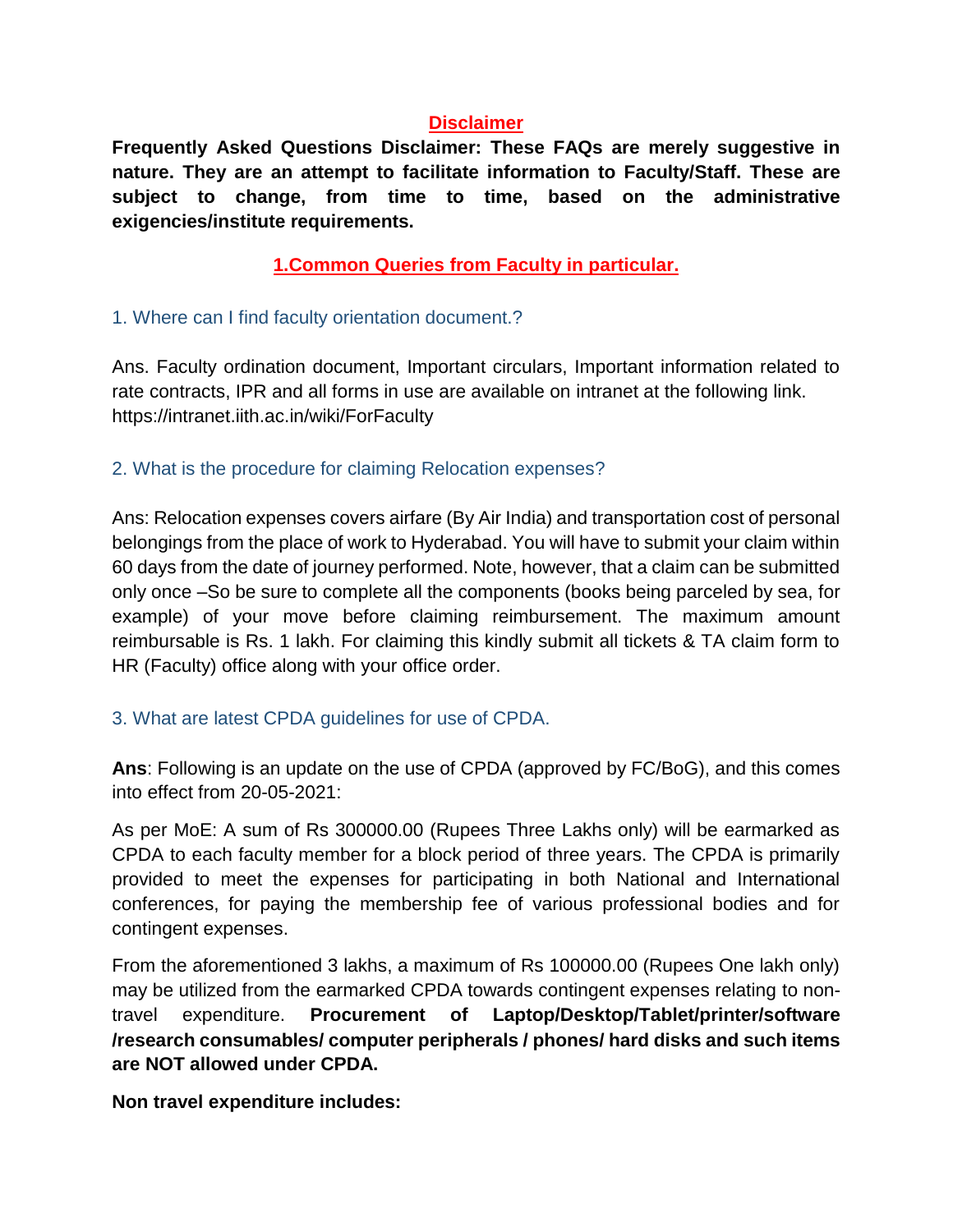- 1. **Membership Fee for Professional Bodies**
- 2. **Purchase of books/monographs/journal subscriptions/author publication charges for peer-reviewed, reputed (non-predatory) journals/patent filing and related charges/any research related certification.**

For using CPDA for all of the aforesaid purposes:

- 1. Faculty are expected to take an approval via email, from the HoD, and Dean Faculty prior to any procurement/conference registration/membership.
- 2. For Author Publication Charges, the HoD is requested to confirm that the said journal is non-predatory, before approving the same.

*Please note: A Maximum of 50% of the MHRD sanctioned CPDA grant for a block period can be carried forward from the one block period to the next block period. Since the current sanction is for INR 3 Lakhs/block period, a maximum of Rs. 1.5 Lakhs can be carried forward to the next block. At any given point of time, the total CPDA cannot exceed INR 4.5 lakhs (3 lakhs of the current block and 1.5 lakhs from the previous block).*

### <span id="page-3-0"></span>4. What is the procedure for probation completion for faculty?

**Ans.** You will receive a mail approximately 15 days before your probation completion date from HR (Faculty), requesting you to send a one page write up on your work at IIT Hyderabad in past one year to your HOD. Which will be routed through given channel of submission and approved by Director finally.

(The channel of submission is Faculty --> HOD --> Dean Faculty --> Director)

<span id="page-3-1"></span>5. What is the procedure for movement from pay level 11 to pay level 12, Assistant Professor Grade II to Assistant Professor Gr I (Assistant Professor (on contract) to regular Assistant Professor as per 6th CPC)?

Ans: A faculty who joins as Assistant Professor Gr II in pay level 10 or 11 will have to face an internal review after attaining 3 years of post-PhD experience for upgrading himself/herself to Assistant Professor Gr I. Committee will consist of Director, Dean faculty, HoD and other members appointed by Director.

You will have to share your updated CV & Write-up on your work at IIT Hyderabad, to be shared with the committee members & keep a small presentation of 5 minutes ready to be presented on the day of review. Your write-up should cover following points:

Summary of activities-after joining IITH:

- **1. Teaching**
- **2. Research projects sanctioned/granted/applied for**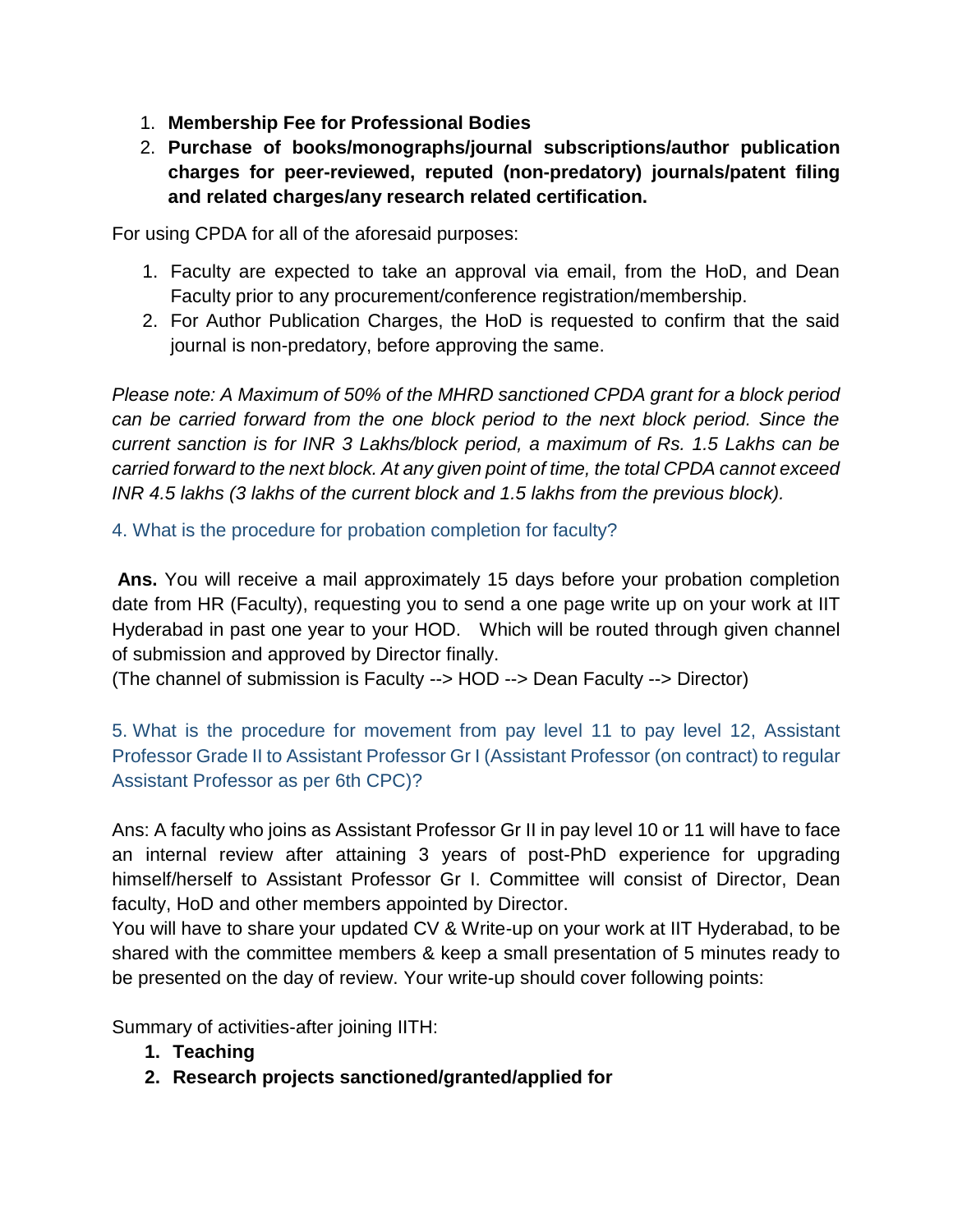- **3. Publications with IITH affiliation (pl mention the ones with IITH students or no IITH students, separately) and patents if any.**
- **4. Administrative responsibilities & outreach activities**
- **5. Future plans for teaching and research.**

<span id="page-4-0"></span>6. What is the procedure for movement for placement in pay level 13A1 from pay level12?

Ans: All Assistant Professors Gr I, in pay level 12, will be placed in pay level 13A1 after spending three years in IIT's, this is time bound placement done with approval of the Director.

#### <span id="page-4-1"></span>7. What is the procedure for leave during semester?

Ans:

- a. To prevent disruption of academic activity and sponsored/consultancy or other project work, Faculty may avoid availing leave and/or LTC during Semester.
- b. In exceptional cases, during the semester, leave of any kind, with or without LTC, for duration not exceeding 10 (ten) working days in a single spell, may be availed, on a case to case basis, by Faculty with the approval or the Head of the Department. In case of leave of any kind, with or without LTC, for duration exceeding 10 (ten) working days in a single spell, may be availed by Faculty, on a case to case basis, during Semester with the approval of the Head of the Department and the Dean of Faculty.
- c. The above provision, is subject to the stipulations that academic work/activity as well as work relating to project, if any, shall not be adversely affected. The concerned Faculty shall make necessary arrangements, with written intimation to the Head of the Department, relating to academic and project activity/work so that there will be no disruption of any kind.

#### <span id="page-4-2"></span>8. What are Earned (vacation) leave rules?

Ans. Earned leave is admissible to members of vacation staff (faculty). In a given academic year, a faculty can avail up to a maximum of 60 days of vacation as declared by the Institute, which can be converted into a credit of 30 days of EL by not availing the vacation. Every two days of vacation that is not availed will be converted as one day EL subject to a maximum of 30 days in a calendar year and 300 days in entire service. Institute will, however, afford an advance credit of 15 days in every half year i.e. on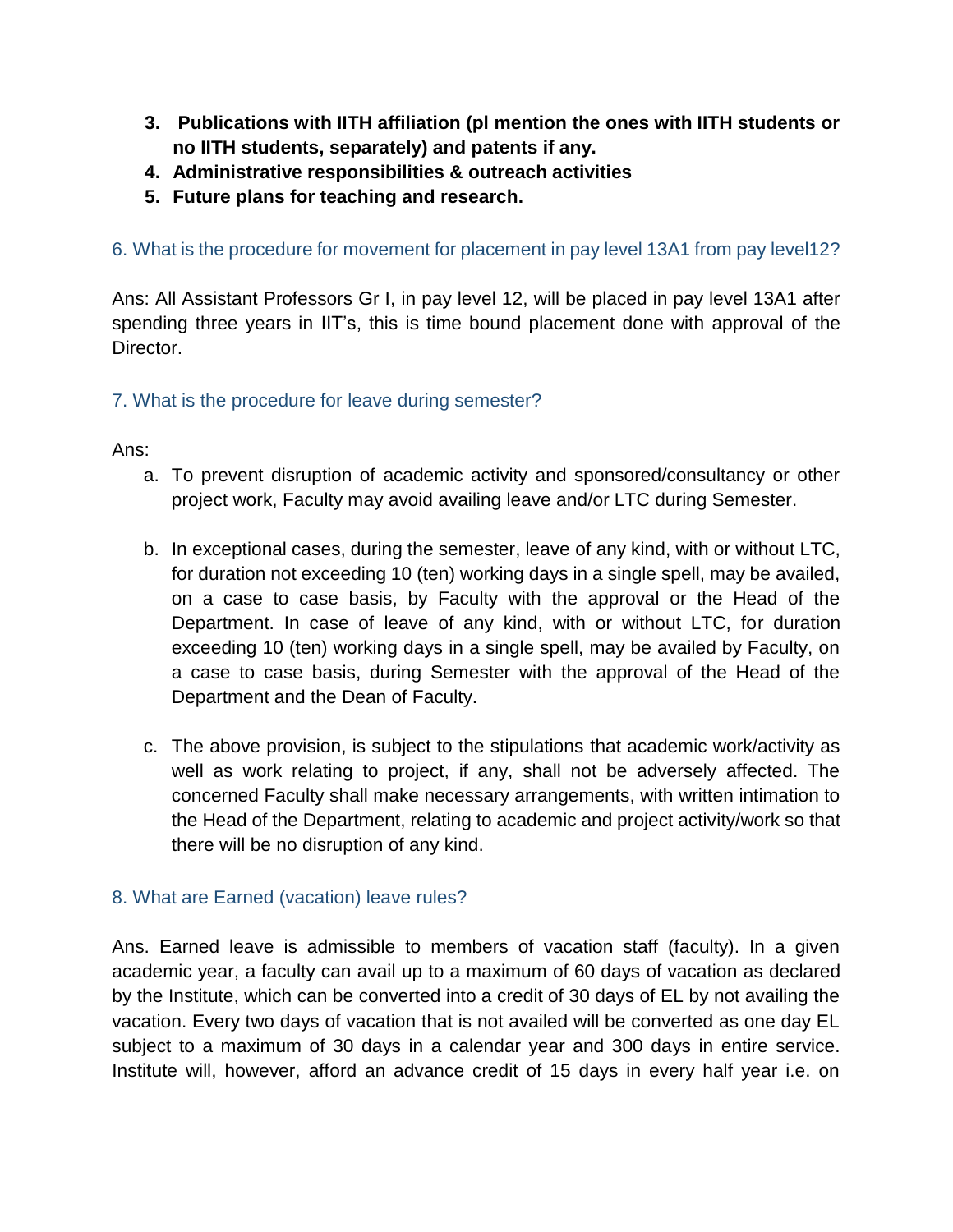1stJanuaryand 1stJulyand the credit earned as above will be adjusted from this advance credit.

# <span id="page-5-0"></span>9. Procedure for obtaining NOC for an abroad visit.

Ans. Mail may be sent to faculty office with following information:

- Invitation letter (attached)
- Source of funds
- Period of stay

On receiving the above information note will be moved for issue of NOC, which will be routed through given channel of submission and approved by Director finally. (The channel of submission is HOD --> Dean Faculty --> Director)

# <span id="page-5-1"></span>10. Procedure for obtaining Passport/ VISA documents.

Ans. Mail may be sent to faculty office with following information

- Photo to be handed over physically
- Current address (if address proof is also needed)
- If NOC for dependent is required, it is to be ensured that name of dependent is reflected on form-3

# **2.FAQ's for Employees (common for Faculty and non-Faculty)**

# <span id="page-5-3"></span><span id="page-5-2"></span>11. What are the mandatory documents to be produced for the first time of reporting to duty?

The Institute will inform the selected candidate about documents to be submitted at the time his/her reporting. However, the list is as follows:

- a) Proof of date of birth
- b) Attested copies of Educational and Technical qualifications along with the Originals for physical verification
- c) Attested copy of Community certificate along with the original, in case of SC/ST/OBC
- d) Relieving certificate from the present employer, if employed.
- e) Medical Certificate from a Gazetted Govt. Medical Officer or a Medical Officer of a Govt. undertaking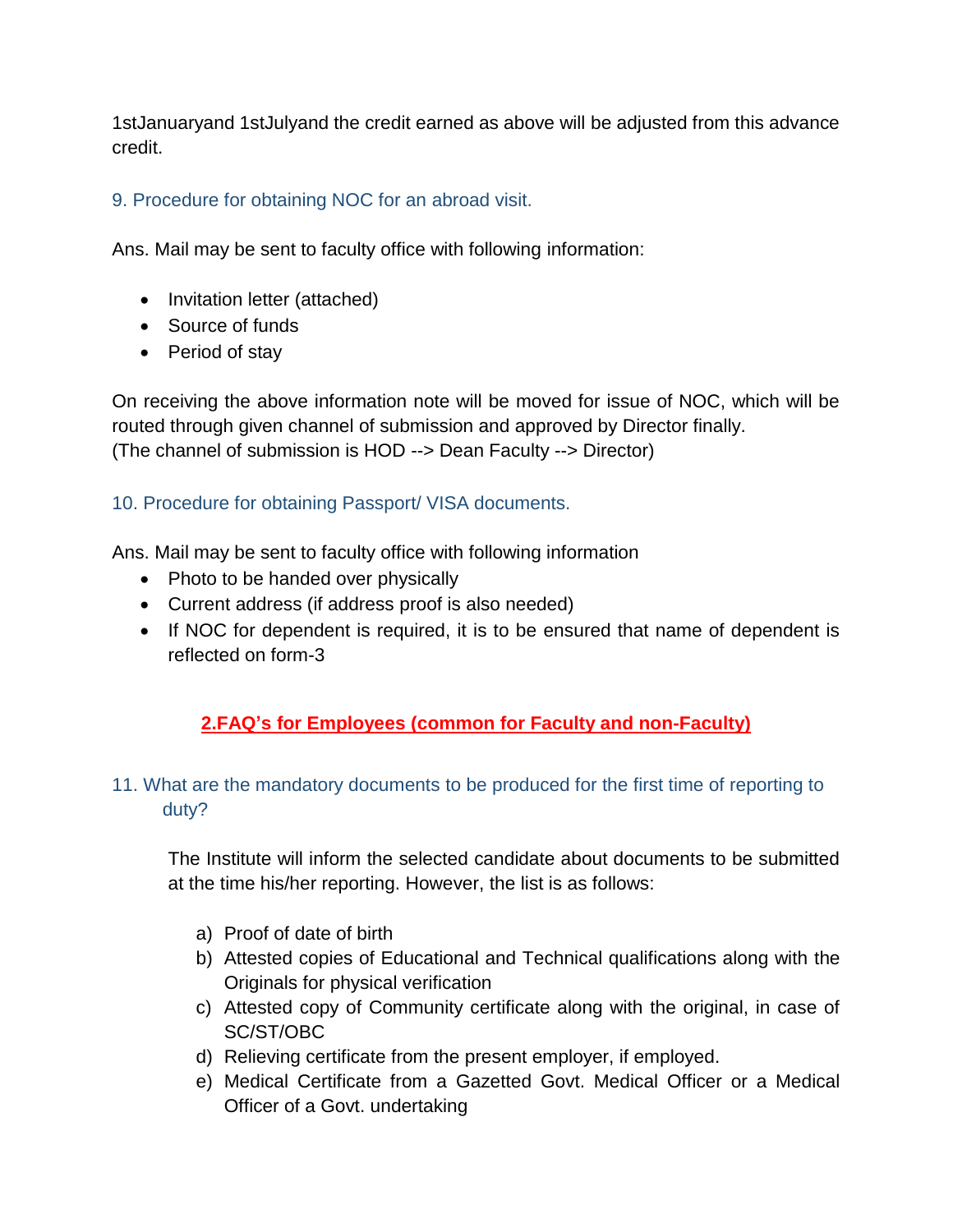- f) Declaration of not having any bond and non-submission of any application at other Organizations
- g) Property Declaration Form
- h) Attestation Form in triplicate
- i) Declaration of Marriage
- j) Personal Data
- k) Character certificate
- l) Identity certificate
- m) Any other documents asked for

# <span id="page-6-0"></span>12. Can I get any financial/travel assistance at the time of joining in IIT Hyderabad?

The benefit of Transfer Travelling Allowance is available only to the regular employees of Central Govt. organization/Central Autonomous Bodies consequent to their appointment in a post of IIT Hyderabad.

For details on Transfer Travelling Allowance one may go through the following document <https://doe.gov.in/sites/default/files/TA%20English.pdf>

# <span id="page-6-1"></span>13. What is the time-limit for submission of bills to claim Transfer Travelling Allowance?

Time-limit for submission of claim is Sixty (60) days succeeding the date of completion of the Journey.

If the employee and his/her family members performed journey separately, then the dates shall be reckoned separately for each journey and the claim shall be submitted within sixty days succeeding the date of completion of each individual journey. The same is applicable in case of transportation of personal effects and conveyance charges.

# <span id="page-6-2"></span>14. Is Pay protection available to the employees joining the IIT Hyderabad?

Pay protection is available only to the regular employees of Central Govt. organization/Central Autonomous Bodies/PSUs consequent to their appointment in a post of IIT Hyderabad as per the guidelines of DoPT to this effect.

# <span id="page-6-3"></span>15. How do I get Institute's email id?

Upon reporting to the HR Section, the section will raise a ticket requesting the Support team of Computer center to create an email Id on your name. The credentials of new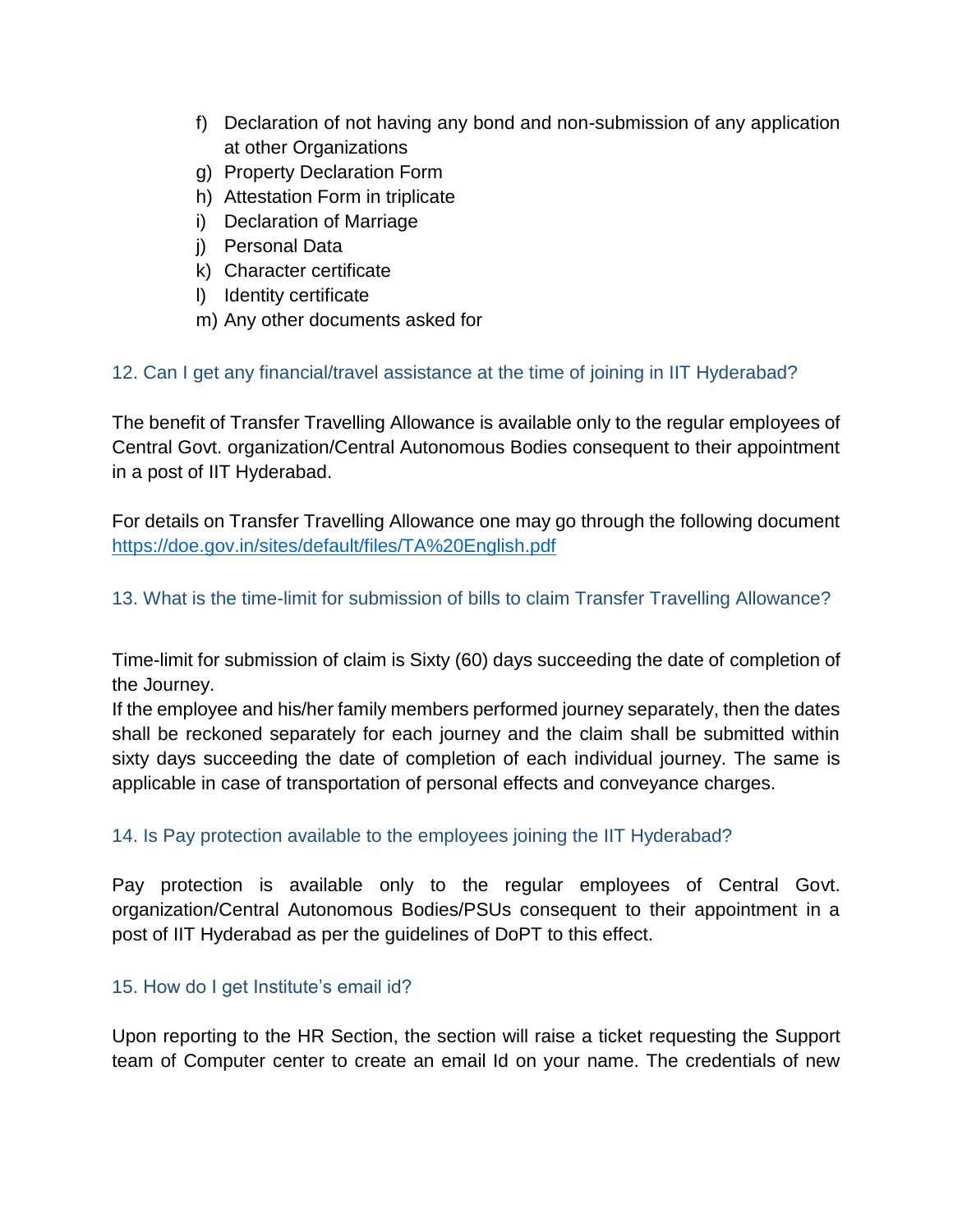email id will be shared on your personal email id (given at the time of reporting) within 24hr of such request.

#### <span id="page-7-0"></span>16. How do I get Institute Identity Card?

At the time of joining, an application form has to be submitted to the HR section for the purpose. The Identity card will be issued to you within 24-48 hrs.

#### <span id="page-7-1"></span>17. How can I add dependents?

At the time of joining, a declaration (in Form-3) and required documents for adding dependents is submitted. Further employee may also submit an application to the HR Section to add or remove the dependents, with relevant supporting documents.

#### <span id="page-7-2"></span>18. Where can I collect my medical books?

New Joinee / Employee can collect medical books for self and dependents from HR Section.

#### <span id="page-7-3"></span>19. Can I change my Date of Birth in service book?

Employee can make alteration in the date of birth only within five years of his entry into service, with the approval of the competent authority subject to the following conditions:

- a) A request in this regard is made within five years of his entry into service;
- b) It is clearly established that a genuine Bonafide mistake has occurred; and
- c) The date of birth so altered would not make him ineligible to appear in any school or University or Union Public Service Commission examination in which he had appeared or for an entry into Government service on the date on which he first appeared at such examination or on the date on which he entered service.

#### <span id="page-7-4"></span>20. Can I change my Home Town?

The hometown once declared and accepted by the controlling officer shall be treated as final. In exceptional circumstances, competent authority may authorize a change in such declaration as per the regulations provided that such a change shall not be made more than once during the entire service.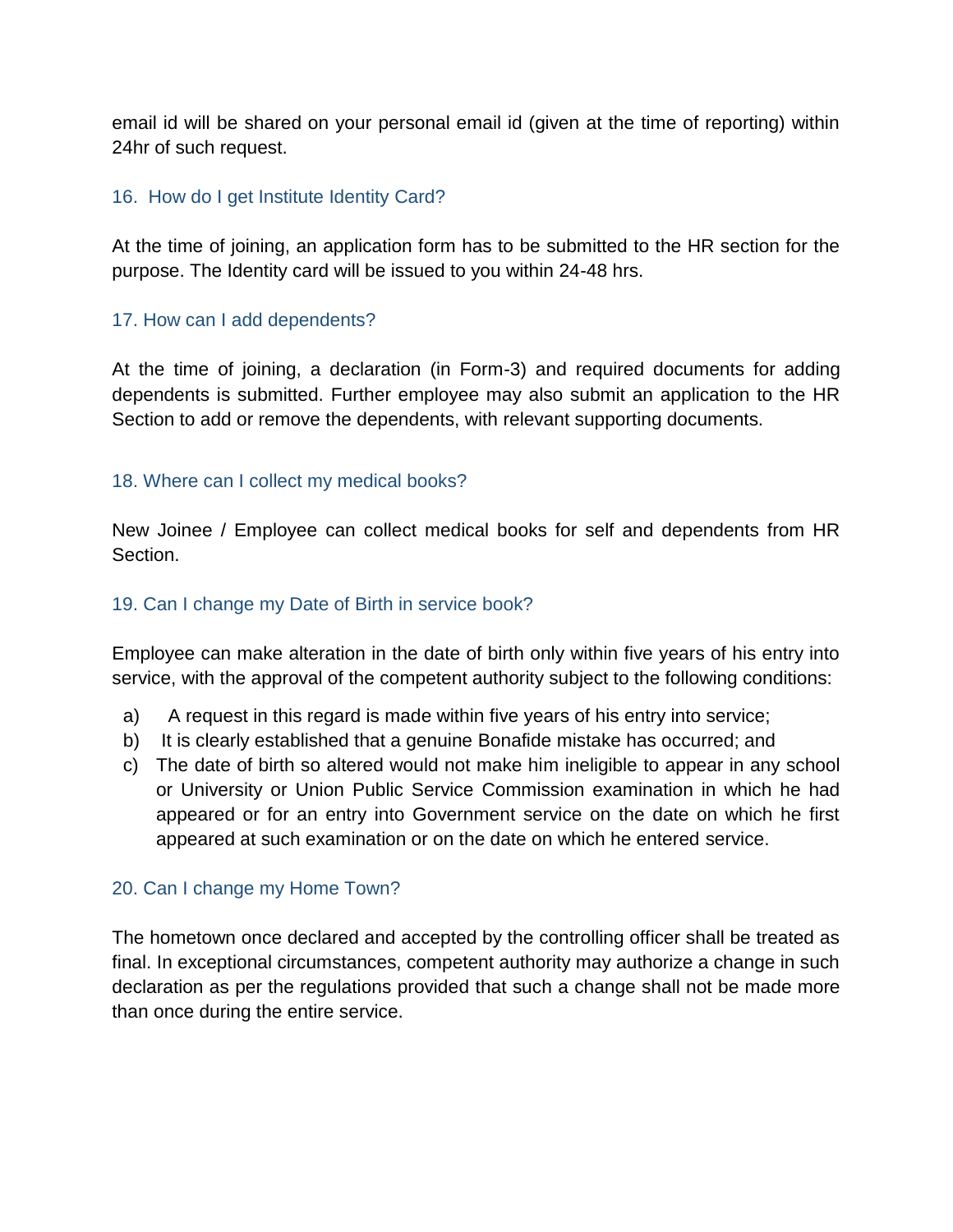<span id="page-8-0"></span>21. I am from the same station (in case where Home town and HQ of Office i.e. IITH are located in same station); Can I avail Home Town LTC?

No, one cannot avail Home Town LTC if his/her Home Town is same station.

# <span id="page-8-1"></span>22. I joined IITH recently; Can I avail LTC?

An Employee who joins service for the first time has to complete at least 1 year in order to avail the LTC scheme. Fresh recruits are allowed to travel to their home town along with their dependent family members on three occasions in a block of four years and to any place in India on the fourth occasion. This facility shall be available to the fresh recruits only for the first two blocks of four years applicable after joining the Government service for the first time.

You may visit [https://dopt.gov.in/sites/default/files/31011\\_7\\_2013-Estt.A-IV-](https://dopt.gov.in/sites/default/files/31011_7_2013-Estt.A-IV-26092014.pdf)[26092014.pdf](https://dopt.gov.in/sites/default/files/31011_7_2013-Estt.A-IV-26092014.pdf) for further details on the topic.

# <span id="page-8-2"></span>23. I joined IITH after 4 years of service in another Government organization. What is my entitlement for the purpose of LTC scheme?

Your past service in your previous Govt. organization(s) will be counted for the purpose of LTC.

#### <span id="page-8-3"></span>24. Is it mandatory to apply leave in order to avail LTC facility?

Yes! LTC can't be availed without approved leave. Leave is mandatory to avail **Leave**  Travel Concession (LTC).

<span id="page-8-4"></span>25. How are the claims of LTC adjusted?

Wherever advance has been drawn, the claim for reimbursement shall be submitted within one month of completion of the return Journey.

Where no advance has been drawn, the expenditure incurred shall be submitted within three months of the completion of the return journey.

#### <span id="page-8-5"></span>26. What is the definition of Family for the purpose of LTC?

(I) Spouse of the Employee and two surviving unmarried children or step children.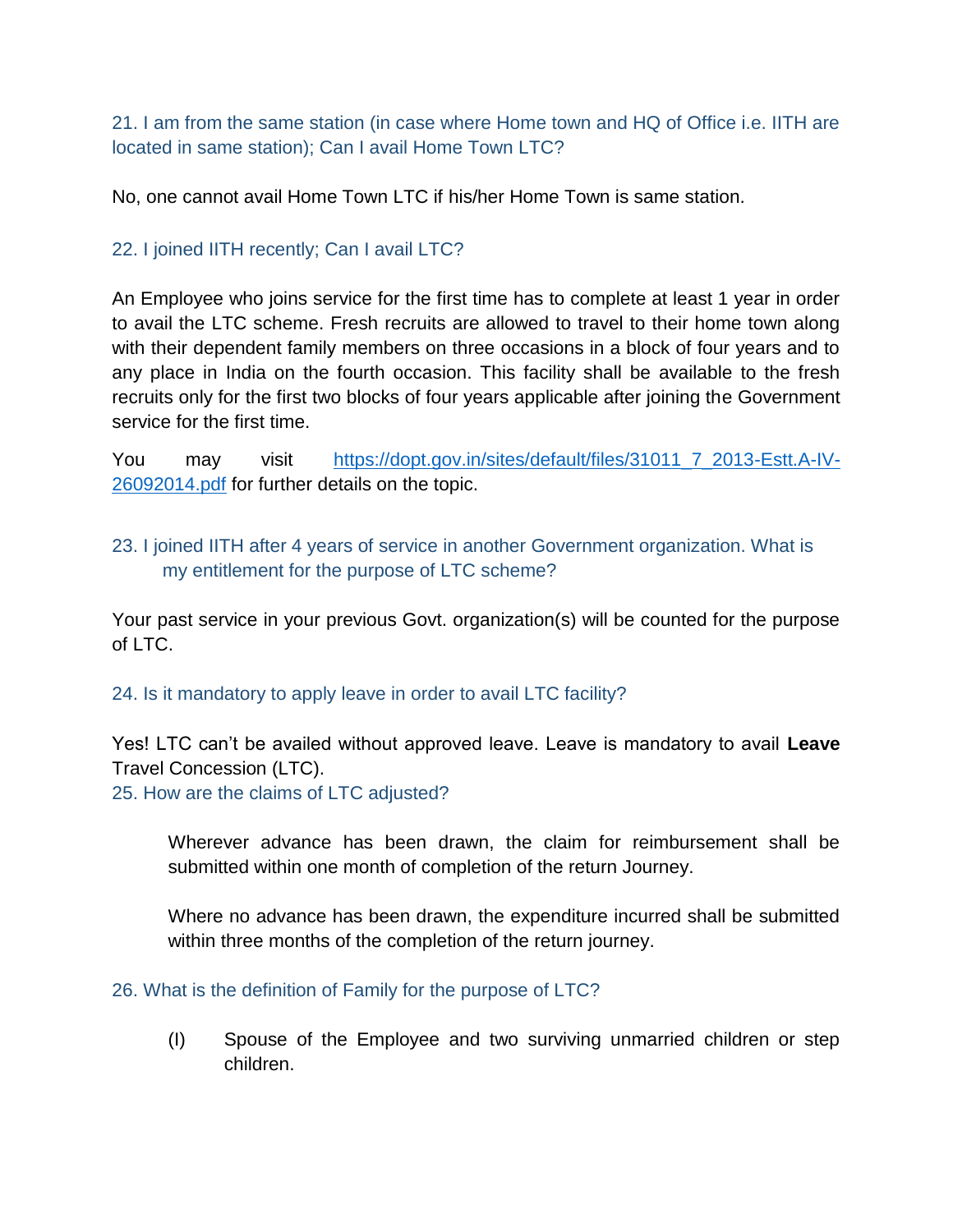- (II) Married daughters, who have been divorced, abandoned or separated from their husbands and widowed daughters residing with and wholly dependent on the Employee.
- (III) Parents and/or step parents residing with and wholly dependent on the employee
- (IV) Unmarried minor brothers as well as unmarried, divorced, abandoned, separated from their husbands, and widowed sisters residing with and wholly dependent on the employee provided their parents are either not alive and are themselves wholly dependent on the Govt. servant.

# <span id="page-9-0"></span>27. I want my educational qualifications to be updated in my service book as I recently completed my UG/Masters/PhD after joining IITH, what is the procedure?

You may submit an application along with copies of certificate(s) at the HR Section. You are required to produce the original degree too for physical verification.

# <span id="page-9-1"></span>28. What is the procedure to get No Objection Certificate for applying employment outside?

**1)**You may submit an application along with copy (ies) of advertisement through proper channel to the HR Section. There is a restriction of 4 chances in a calendar year, to apply for outside employment.

### <span id="page-9-2"></span>29. I lost my Institute's ID card; How can I get a new one?

You need to lodge a complaint in any Mee-Seva center. With the report received from Mee-Seva against your complaint, you may submit an application in HR Section for issuance of new ID Card.

#### <span id="page-9-3"></span>30. What is the Date of Next Increment?

There shall be two dates for grant of increment namely, 1st January and 1st July of every year. The increment in respect of an employee appointed or promoted or granted financial upgradation during the period **between the 2nd day of January and 1st day of July** (both inclusive) shall be granted on **1st day of January** and the increment in respect of an employee appointed or promoted or granted financial upgradation during the **period between the 2nd day of July and 1st day of January (both inclusive) shall be granted on 1st day of July**.

#### <span id="page-9-4"></span>31. What is the length of Probation period at IITH?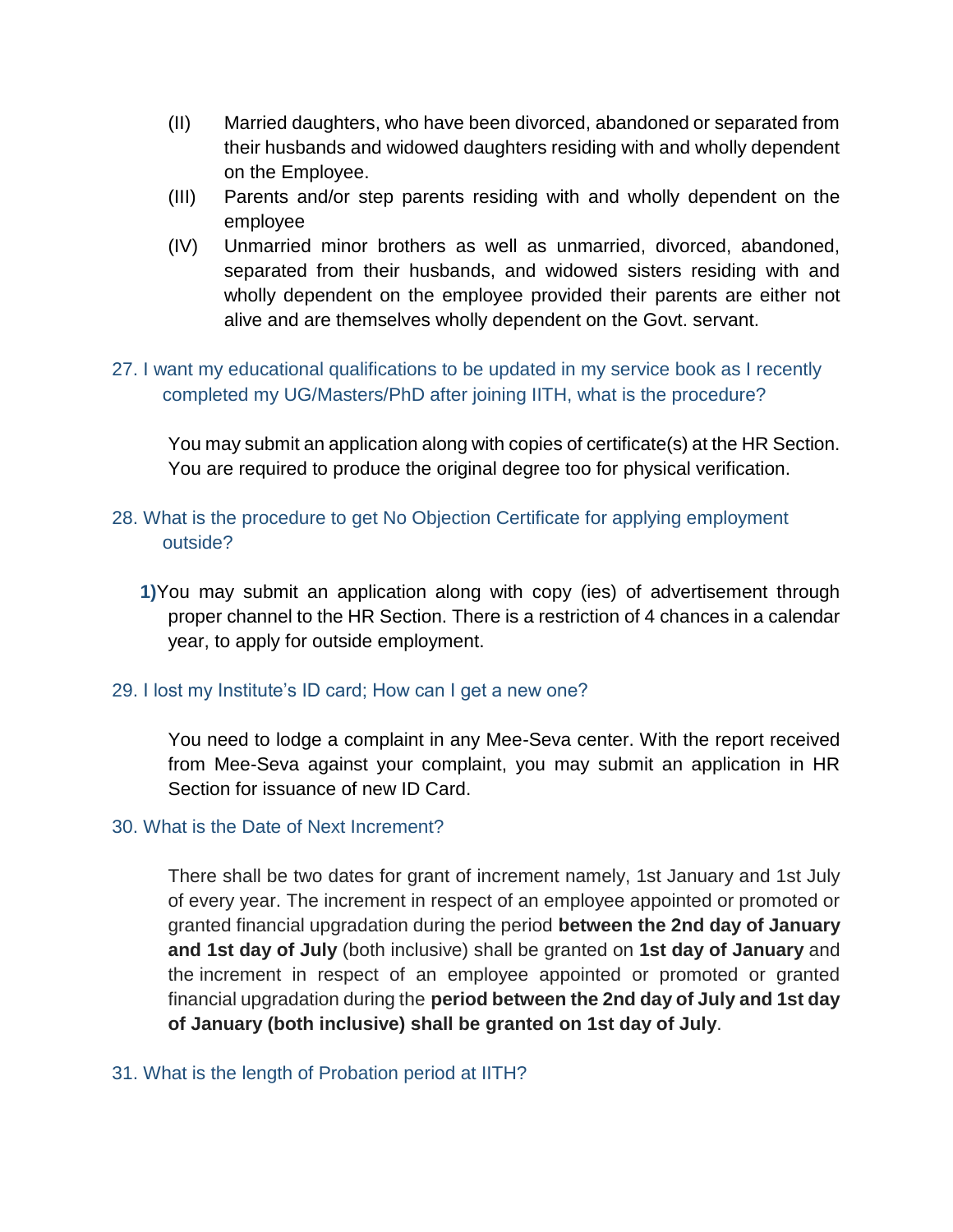One (1) Year with effect from the date of Joining. However, it may also be extended beyond one (1) year in cases where it is necessary with the approval of the Competent Authority.

### <span id="page-10-0"></span>32. What are the kinds of leave available for Faculty & Non Faculty?

Apart from the general holidays, weekend and public holidays, following are the leave**s** an employee can avail.

The following kinds of leave shall be admissible to Employees of IITH:

- (a) Casual Leave
- (b) Special Casual Leave
- (c) Special Leave
- (d) Half-pay Leave
- (e) Commuted Leave
- (f) Earned Leave
- (g) Extra-ordinary Leave
- (h) Maternity Leave
- (i) Paternity Leave
- (j) Leave to a female member of staff on adoption of a child
- (k) Hospital Leave
- (l) Quarantine Leave
- (m) Leave-not-due
- (n) Vacation Leave (Only for Faculty)
- (o) Sabbatical Leave (Only for Faculty)
- (p) Study Leave
- (q) Child Care Leave (CCL)

For further details about leaves and their provisions, please visit the **Schedule E** of **Statutes of IIT Hyderabad** at [https://iith.ac.in/assets/files/pdf/Statutes-1-70-IIT-](https://iith.ac.in/assets/files/pdf/Statutes-1-70-IIT-HYDERABAD.pdf)[HYDERABAD.pdf](https://iith.ac.in/assets/files/pdf/Statutes-1-70-IIT-HYDERABAD.pdf)

#### <span id="page-10-1"></span>33. Can I avail Casual leave in combination with any other kind of leave or vice-versa?

Casual leave can be combined with Special Casual Leave/Vacation leave but not with any other kind of leave

<span id="page-10-2"></span>34. How to get an address proof certificate from the Institute to open bank account/to change address in my Aadhaar/to apply for loan etc.?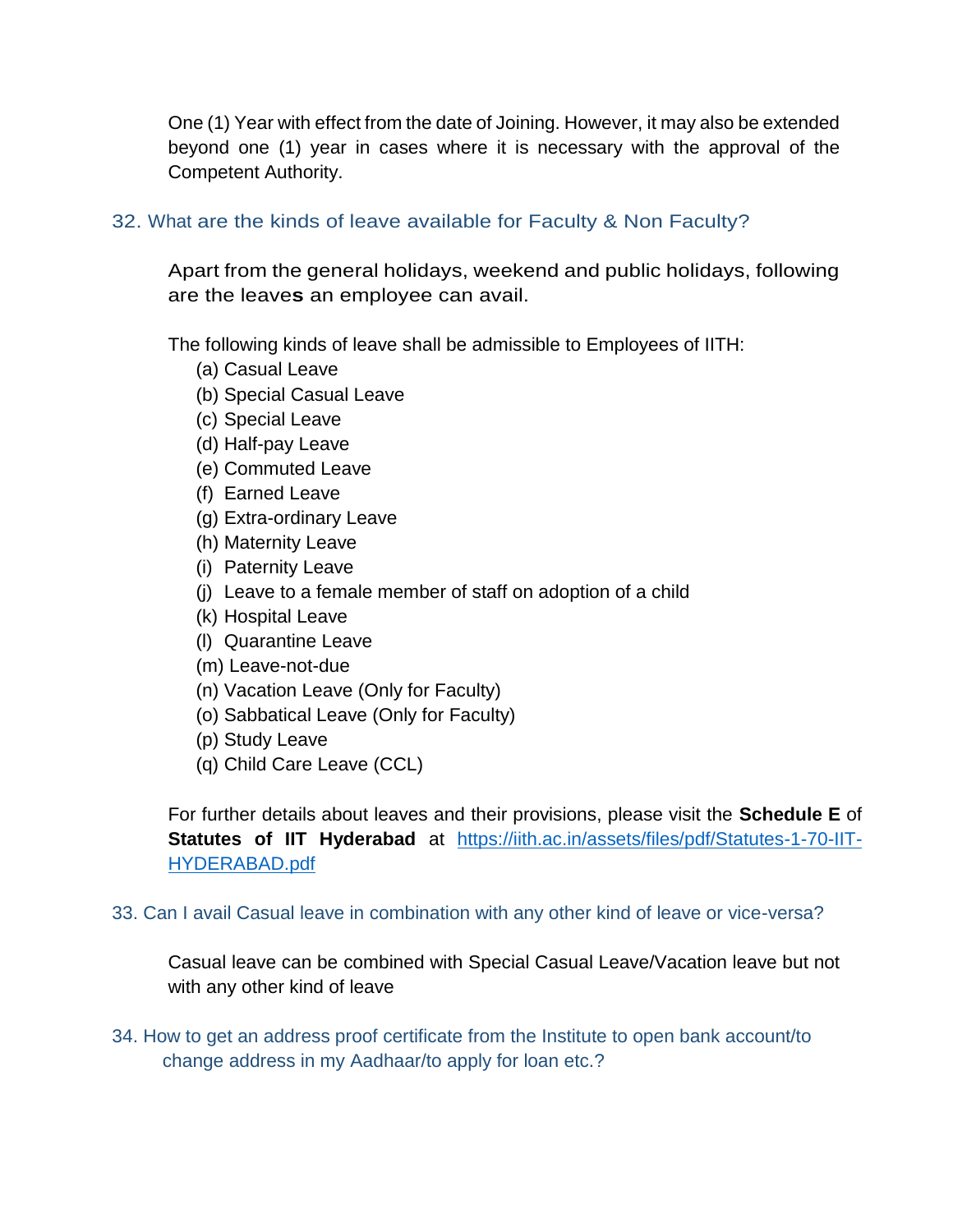You can submit a request to the HR Section with a supporting document (rental agreement/ Gas connection book etc.) in order to obtain an address proof certificate.

#### <span id="page-11-0"></span>35. To whom should I contact in case of matters related to HR section?

| <b>Designation</b>         | Email id                             | <b>Contact number</b> |
|----------------------------|--------------------------------------|-----------------------|
| Deputy Registrar           | $dr.hr@$ iith.ac.in                  | 040-23016060          |
| <b>Assistant Registrar</b> | ar.hrstaff@iith.ac.in                | 040-23016074          |
| <b>Section Officer</b>     | office.establishmentstaff@iith.ac.in | 040-23016774          |

Contact details of the section are as follows:

### **3. FAQ's related only to Non-Faculty**

#### <span id="page-11-2"></span><span id="page-11-1"></span>36. What is the procedure for submission of Leave application?

The employee intended to avail any kind of leave should submit his/her application to the concerned Head of the Department/Section for approval/ recommendations, as the case may be.

| <b>Type of Leave</b> | Recommending<br><b>Authority</b>  | <b>Approving</b><br><b>Authority</b> | <b>Remarks</b>                                                                                                                                 |
|----------------------|-----------------------------------|--------------------------------------|------------------------------------------------------------------------------------------------------------------------------------------------|
| <b>Casual Leave</b>  |                                   | Head of the<br>Department/Section    | shall<br>record<br>be<br>Leave<br>maintained at the concerned<br>department/section. A copy<br>can be sent to HR Section<br>for record keeping |
| <b>Earned Leave</b>  |                                   | Head of the<br>Department/Section    | Leave application should be<br>forwarded to the HR Section<br>for updating the service<br>records and record keeping                           |
| Any other leave      | Head of the<br>Department/Section | Dean-Admin                           | Upon recommendation, the<br>shall<br>submit<br>applicant<br>his/her<br>Leave<br>application<br>with<br>the<br>required<br>along                |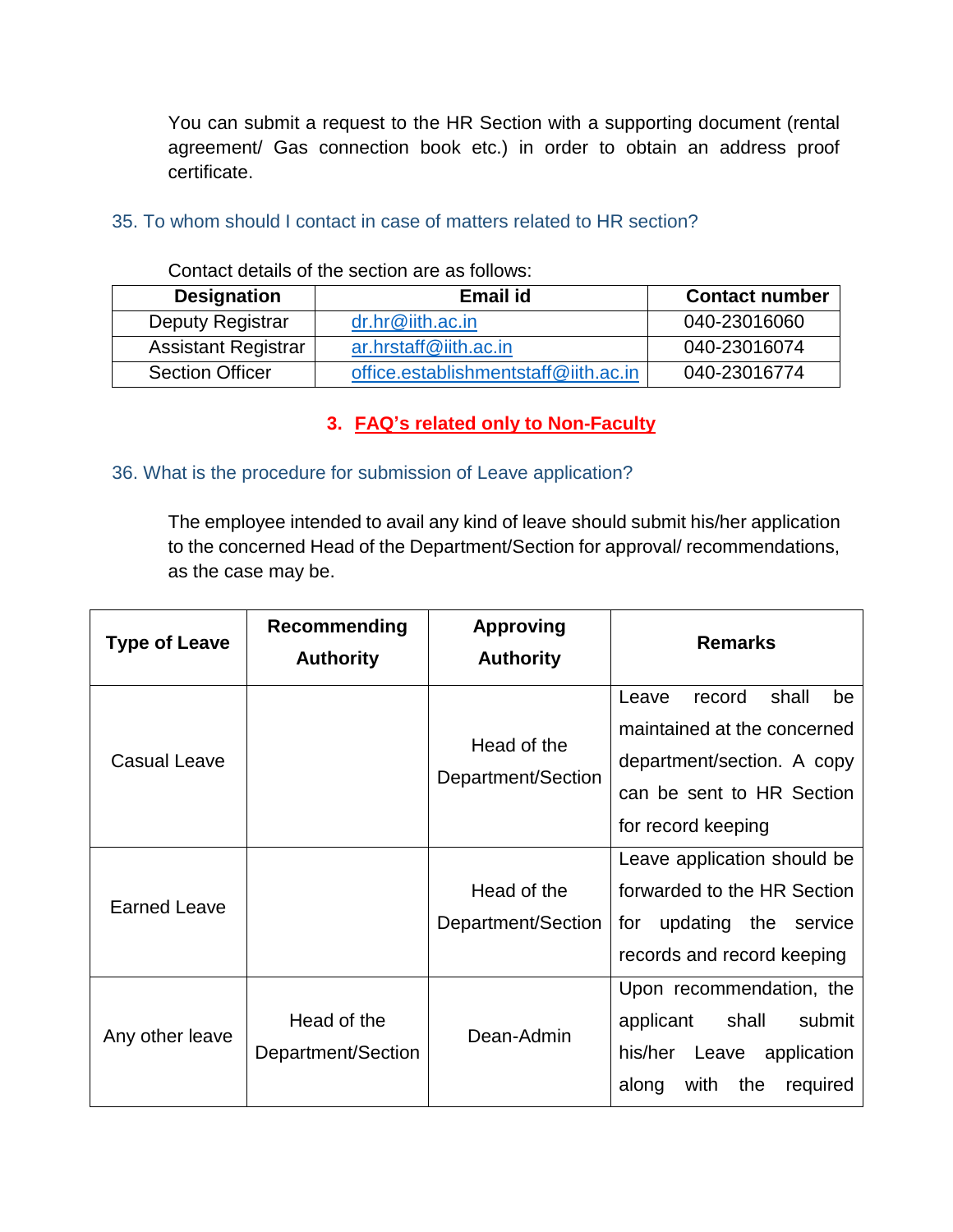| supporting documents to the |
|-----------------------------|
| HR section for necessary    |
| action.                     |

#### <span id="page-12-0"></span>37. Is Career Progression scheme available in IIT Hyderabad (for Non-Faculty)?

The details related to Recruitment and Promotion Rules in IIT Hyderabad are available under the following link: [https://iith.ac.in/assets/files/pdf/Recruitment-and-Promotional-Scheme-for-non](https://iith.ac.in/assets/files/pdf/Recruitment-and-Promotional-Scheme-for-non-faculty-positions-in-IIT-Hyderabad.pdf)[faculty-positions-in-IIT-Hyderabad.pdf](https://iith.ac.in/assets/files/pdf/Recruitment-and-Promotional-Scheme-for-non-faculty-positions-in-IIT-Hyderabad.pdf)

# <span id="page-12-1"></span>38. Will the employees be allowed to attend the training programs? (for Non-Faculty)

Yes! IITH encourage its employees to attend the training programs being organized by reputed Training Institutes subject to availability of training budget.

An interested employee can submit his/her application through the concerned Head of the Department/Section to the HR Section for further needful action in this regard.

#### <span id="page-12-2"></span>39. What is the superannuation age of an employee at IIT Hyderabad (for Non-faculty)?

60 Years (except certain posts where the superannuation age is higher)

### <span id="page-12-3"></span>**4. FAQ's for Aspirants (Non-Faculty positions)**

#### <span id="page-12-4"></span>40. Where and when to apply for a job in IIT Hyderabad?

As per the requirement, the Institute notifies the vacancies on its website and publish the advertisement in leading daily Newspaper(s)/Employment News etc. The aspirant may check the Institute's website [\(https://iith.ac.in/careers\)](https://iith.ac.in/careers) regularly and can apply for a post suitable to him/her as per the eligibility criteria as and when notified under the particular advertisement.

#### <span id="page-12-5"></span>41. Who can apply?